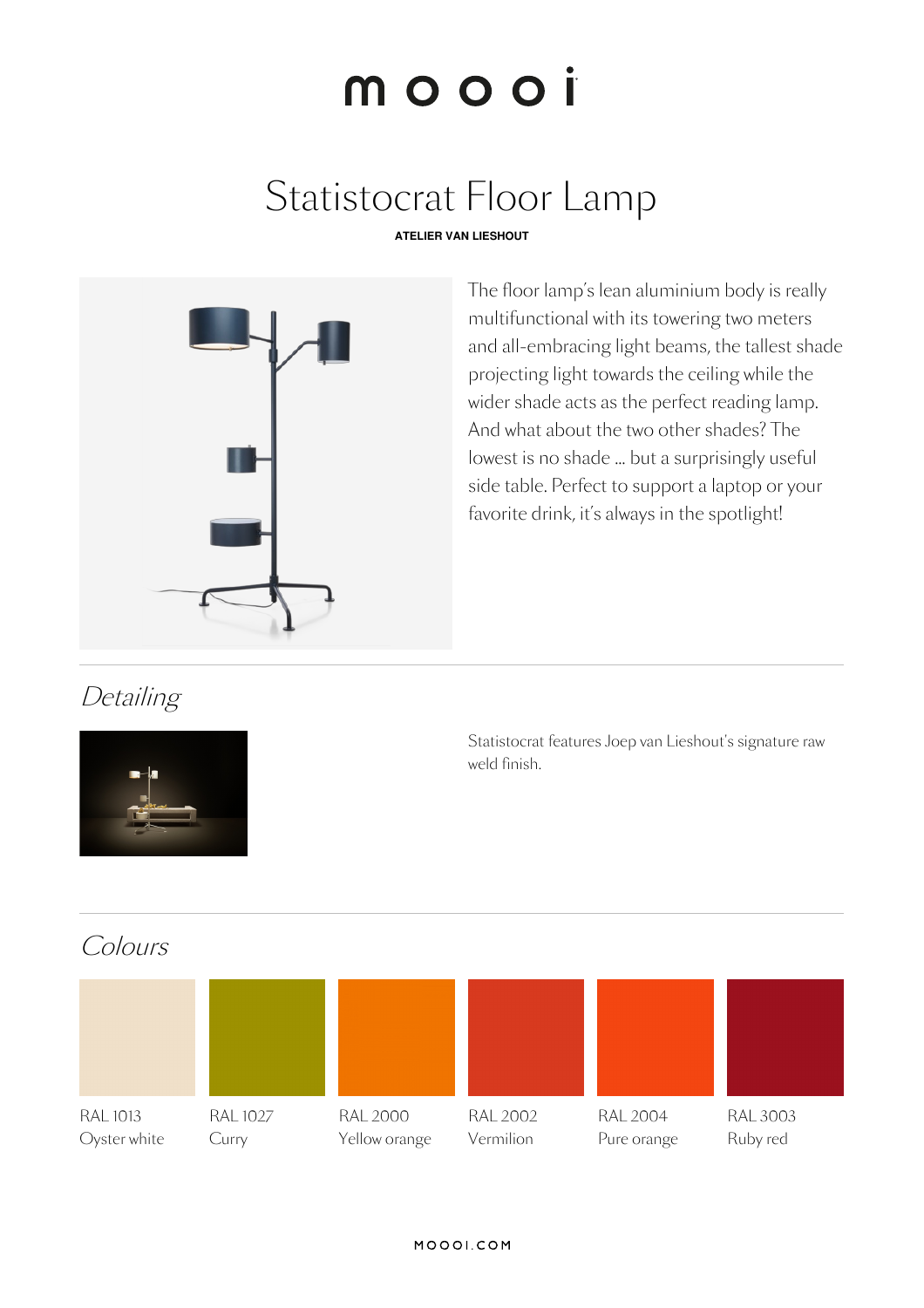| <b>RAL 3012</b><br>Beige red   | <b>RAL 3015</b><br>Light pink  | <b>RAL 5003</b><br>Sapphire blue | <b>RAL 5008</b><br>Grey blue     | <b>RAL 5024</b><br>Pastel blue   | <b>RAL 6010</b><br>Grass green |
|--------------------------------|--------------------------------|----------------------------------|----------------------------------|----------------------------------|--------------------------------|
|                                |                                |                                  |                                  |                                  |                                |
| RAL 6021<br>Pale green         | <b>RAL 7001</b><br>Silver grey | <b>RAL 7011</b><br>Iron grey     | <b>RAL 7035</b><br>Light grey    | <b>RAL7044</b><br>Silk grey      | <b>RAL 8001</b><br>Ochre brown |
|                                |                                |                                  |                                  |                                  |                                |
| <b>RAL 8014</b><br>Sepia brown | <b>RAL 9005</b><br>Jet black   | <b>RAL 9010</b><br>Pure white    | <b>RAL 9016</b><br>Traffic white | <b>RAL 1004</b><br>Golden yellow | RAL 1023<br>Traffic yellow     |
|                                |                                |                                  |                                  |                                  |                                |
| <b>RAL 8016</b>                |                                |                                  |                                  |                                  |                                |

Mahogany brown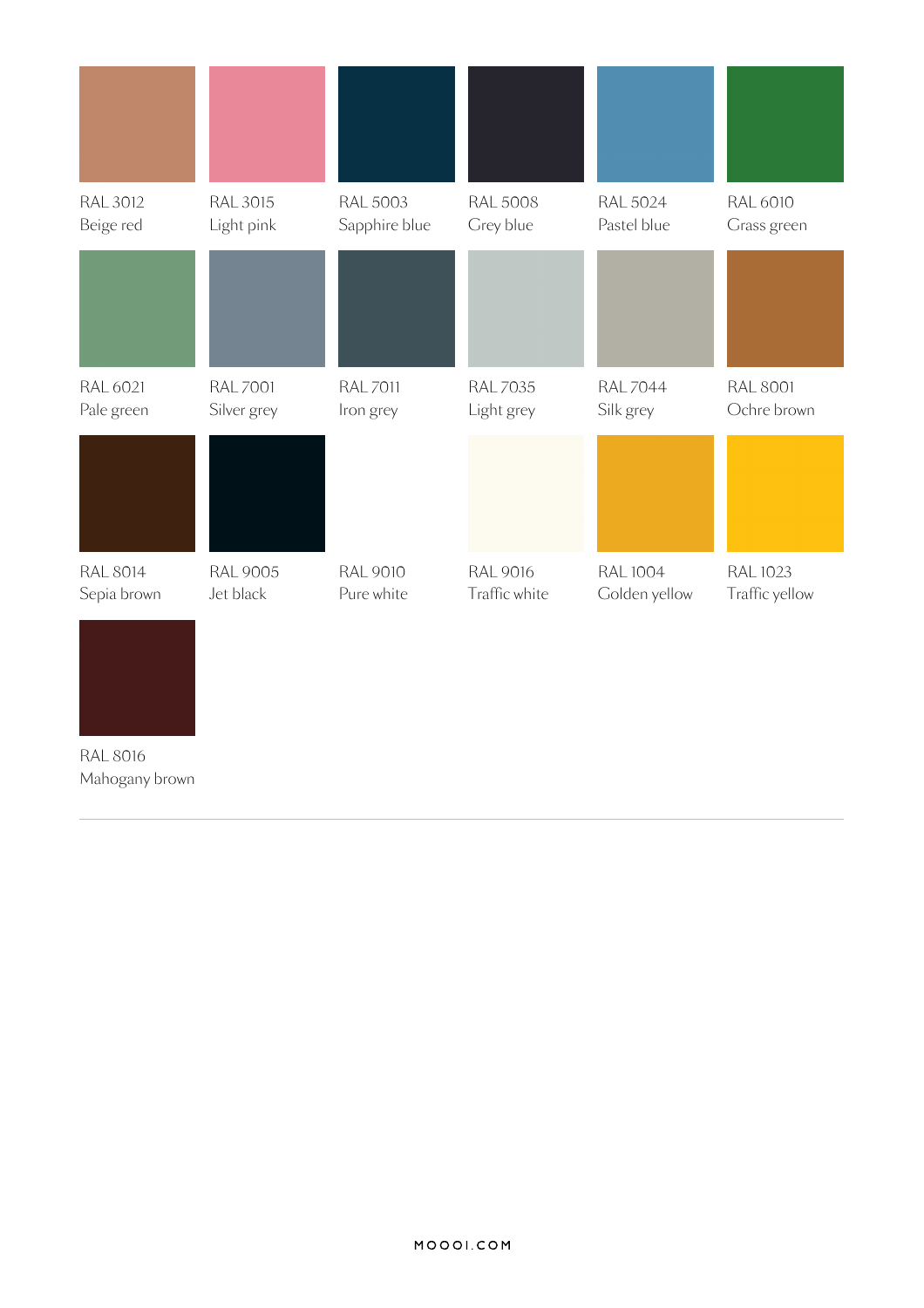## Statistocrat Floor Lamp

### Dimensions **Product** Product **Product** Packaging



**WIDTH** 130cm | 51.2" **HEIGHT** 200cm | 78.7" **DEPTH** 90cm | 35.4" **WEIGHT NETTO** 23kg | 50.71lbs

**WIDTH** 120cm | 47.2" **HEIGHT** 215cm | 84.6"  $\frac{\text{CUBAGE}}{3.1}$ m $^3$  | 109.33ft $^3$ **LENGTH** 120cm | 47.2" **WEIGHT** 81kg | 178.57lbs

### Technical CU

### **MATERIAL** Aluminium frame with structured matt powdercoating.

**ENERGY LABEL** Energy Label B

**LIGHTSOURCE INCLUDED** Yes

**INPUT VOLTAGE** 90-130

**MAX POWER CONSUMPTION** 40W

**LIFETIME** 50000 hours

**PLUG TYPE** US plug (Type A)

**SWITCH** In line on/off switch

**CRI** 80

**LIGHT OUTPUT** 1200 lm

**LIGHTSOURCE TYPE** LED

**NUMBER OF LIGHTSOURCES** 3

**FREQUENCY** 50/60

**LAMPHOLDER** LED (Solid state)

**CABLE COLOUR** Black

**CABLE LENGTH** 300cm |118.1"

**COLOUR TEMPERATURE** 2700 K

**LIGHT DIRECTION** All directions

**DIMMING & LIGHTING CONTROL** Integrated dimmer

See last page for more information about the dimming possibilities.